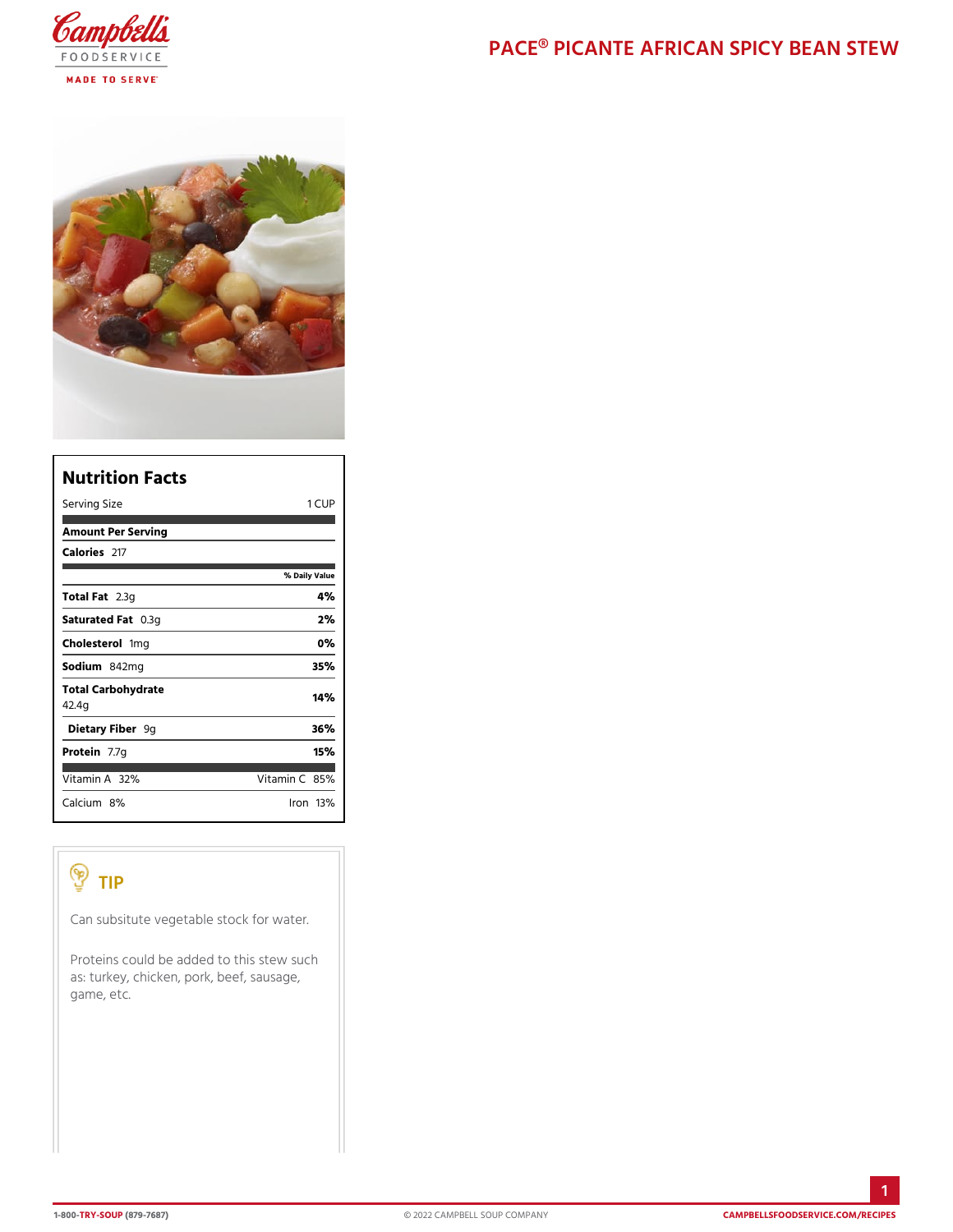## PACE® PICANTE AFRICAN SPIC

Topper: Use this stew as a top cooked proteins such as:  $g$ tille pork, braised beef or venison, meats as well as a topper for grain dishes using rices, wild Difficulty d wheat, couscous, etc.



Serving & Size 1 CUP

Simple ingredients come togeth unusual way to create a filling stew teaming with beans, sweet and a hint of cinnamon and mol

Yields 24

| <b>INGREDIENTS</b>                                       | WEIGH | MEASU                |
|----------------------------------------------------------|-------|----------------------|
| vegetable oil                                            |       | 3 tbsp.              |
| Vidalia onion, chopped                                   |       | 38 oz. 2 qt.         |
| garlic, peeled, chopped                                  |       | 2 tbsp.              |
| assorted bell peppers (green, red, y3e0lozw.), d1c&d2qt. |       |                      |
| chili powder                                             |       | $1 \frac{1}{2}$ bsp. |
| ground cinnamon                                          |       | 1 tsp.               |

[Pace® Picante Sau](https://www.campbellsfoodservice.com/product/pace-picante-sauce-medium-heat-ready-to-use-sauce)ce- M Fe4 iouzm 1 1/2 t.

[V8® 100% Veget](https://www.campbellsfoodservice.com/product/original-100-vegetable-juice)able Juice  $2$  qt.

| water                                                  |          | $1$ qt.                     |
|--------------------------------------------------------|----------|-----------------------------|
| low sodium kidney beans, canned, rifislebd, draBnegdt. |          |                             |
| sweet potato, peeled, medium diced 2 lb.               |          | $1$ qt.                     |
| molasses                                               |          | $1/4$ cups                  |
| Worcestershire sauce                                   |          | $1/4$ cups                  |
| raisins, dark, seedless                                | $120z$ . | 2 cups                      |
| cilantro, chopped                                      |          | $0$ $0$ $2$ . $1/2$ $c$ ups |
| cilantro, minced                                       |          | $0$ $0$ $2$ . $1/2$ cups    |
| plain nonfat Greek yogurt                              |          | 12 oz. 11/zups              |

2